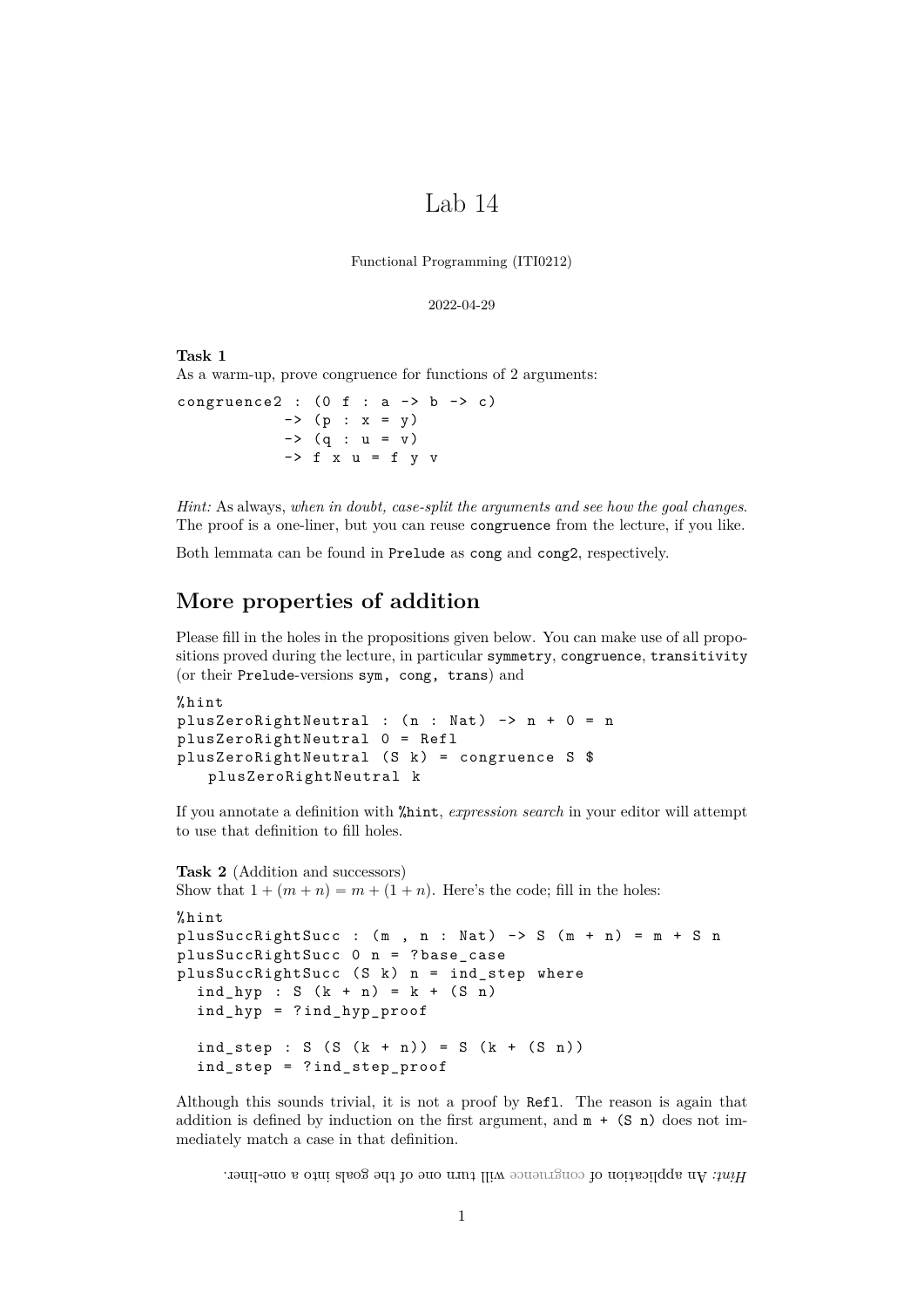<span id="page-1-0"></span>**Task 3** (Commutativity of addition) Show that addition of natural numbers is commutative.

```
% hint
plusComm : (m , n : Nat) \rightarrow m + n = n + mplusComm 0 n = ? base case '
plusComm (S k) n = goal where
  ind_hyp : k + n = n + kind_hyp = ? ind_hyp_proof '
  step1 : S (k + n) = S (n + k)step1 = ? step1_proof
  step2 : S (n + k) = n + (S k)step2 = ? step2_proof
  goal : S (k + n) = n + (S k)goal = ? goal_proof
```
Hint: Looking at its type declaration, goal is a combination of step1 and step2. Transitivity of equality can help you to chain the two statements together.

# **Proving equality with** *preorder reasoning*

Writing proofs is a matter of style, just like programming is a matter of style. While there are many style guides for code, what constitutes a "good style" of formalized proofs is (arguably) less well explored. At least when proving equalities, the style of *preorder reasoning* has been developed as a reasonable compromise between succinctness, repetition and readability.

Let us look again at the proof of plusComm in task [3.](#page-1-0) We notice that in a *pen-and-paper* proof, the combination of steps 1 and 2 would probably be written as

$$
S(k+n) = S(n+k)
$$
 (1)

<span id="page-1-2"></span><span id="page-1-1"></span>
$$
= n + S(k),\tag{2}
$$

where step  $(1)$  and  $(2)$  would receive some written justification.

Preorder reasoning tries to emulate this style of proof. To use it, import the module Syntax.PreorderReasoning from the package contrib, which is distributed along with Idris. To use it in the REPL, either tell Idris on the command line:

#### \$ idris2 -- package contrib / path / to / Lab14 . idr

. . . or add a [package file](https://idris2.readthedocs.io/en/latest/tutorial/packages.html) to your project.

The module provides operators ( $|\,\tilde{\,}\,\rangle$ ,  $(\tilde{\,}\,\tilde{\,}\,\,)$  and  $(\,\ldots)$  to build a well-typed *derivations*, which can be converted into a proof of equality using the function Calc. Using those, plusComm turns into

```
plusComm' : (m, n : Nat) \rightarrow m + n = n + mplusComm' 0 n = Calc \frac{1}{\sqrt{a}} = Calc \frac{1}{\sqrt{a}}\ldots (Refl)
               \tilde{r} n + 0 ...(? base_case_again)
plusComm' (S \lt k) n = Calc \text{\$}|\tilde{S}(k + n) \sim S(n + k) \dots (?step1)~~ n + (S k) ... (?step2)
```